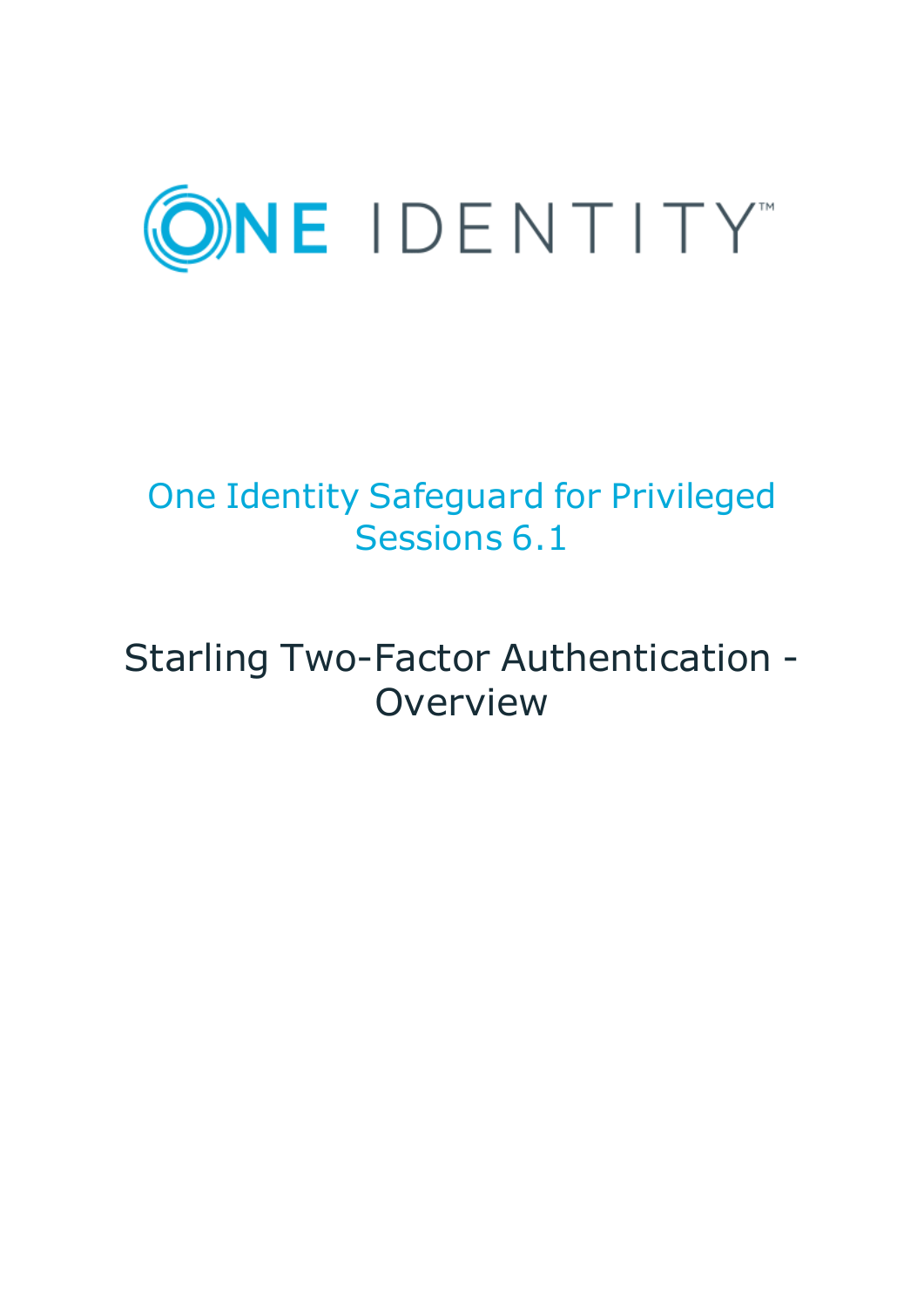#### **Copyright 2019 One Identity LLC.**

#### **ALL RIGHTS RESERVED.**

This guide contains proprietary information protected by copyright. The software described in this guide is furnished under a software license or nondisclosure agreement. This software may be used or copied only in accordance with the terms of the applicable agreement. No part of this guide may be reproduced or transmitted in any form or by any means, electronic or mechanical, including photocopying and recording for any purpose other than the purchaser's personal use without the written permission of One Identity LLC .

The information in this document is provided in connection with One Identity products. No license, express or implied, by estoppel or otherwise, to any intellectual property right is granted by this document or in connection with the sale of One Identity LLC products. EXCEPT AS SET FORTH IN THE TERMS AND CONDITIONS AS SPECIFIED IN THE LICENSE AGREEMENT FOR THIS PRODUCT, ONE IDENTITY ASSUMES NO LIABILITY WHATSOEVER AND DISCLAIMS ANY EXPRESS, IMPLIED OR STATUTORY WARRANTY RELATING TO ITS PRODUCTS INCLUDING, BUT NOT LIMITED TO, THE IMPLIED WARRANTY OF MERCHANTABILITY, FITNESS FOR A PARTICULAR PURPOSE, OR NON-INFRINGEMENT. IN NO EVENT SHALL ONE IDENTITY BE LIABLE FOR ANY DIRECT, INDIRECT, CONSEQUENTIAL, PUNITIVE, SPECIAL OR INCIDENTAL DAMAGES (INCLUDING, WITHOUT LIMITATION, DAMAGES FOR LOSS OF PROFITS, BUSINESS INTERRUPTION OR LOSS OF INFORMATION) ARISING OUT OF THE USE OR INABILITY TO USE THIS DOCUMENT, EVEN IF ONE IDENTITY HAS BEEN ADVISED OF THE POSSIBILITY OF SUCH DAMAGES. One Identity makes no representations or warranties with respect to the accuracy or completeness of the contents of this document and reserves the right to make changes to specifications and product descriptions at any time without notice. One Identity does not make any commitment to update the information contained in this document.

If you have any questions regarding your potential use of this material, contact:

One Identity LLC. Attn: LEGAL Dept 4 Polaris Way Aliso Viejo, CA 92656

Refer to our Web site ([http://www.OneIdentity.com](http://www.oneidentity.com/)) for regional and international office information.

#### **Patents**

One Identity is proud of our advanced technology. Patents and pending patents may apply to this product. For the most current information about applicable patents for this product, please visit our website at [http://www.OneIdentity.com/legal/patents.aspx](http://www.oneidentity.com/legal/patents.aspx).

#### **Trademarks**

One Identity and the One Identity logo are trademarks and registered trademarks of One Identity LLC. in the U.S.A. and other countries. For a complete list of One Identity trademarks, please visit our website at [www.OneIdentity.com/legal](http://www.oneidentity.com/legal). All other trademarks are the property of their respective owners.

#### **Legend**

**WARNING: A WARNING icon highlights a potential risk of bodily injury or property damage, for which industry-standard safety precautions are advised. This icon is often associated with electrical hazards related to hardware.**

**CAUTION: A CAUTION icon indicates potential damage to hardware or loss of data if** A **instructions are not followed.**

SPS Starling Two-Factor Authentication - Overview Updated - August 2019 Version - 6.1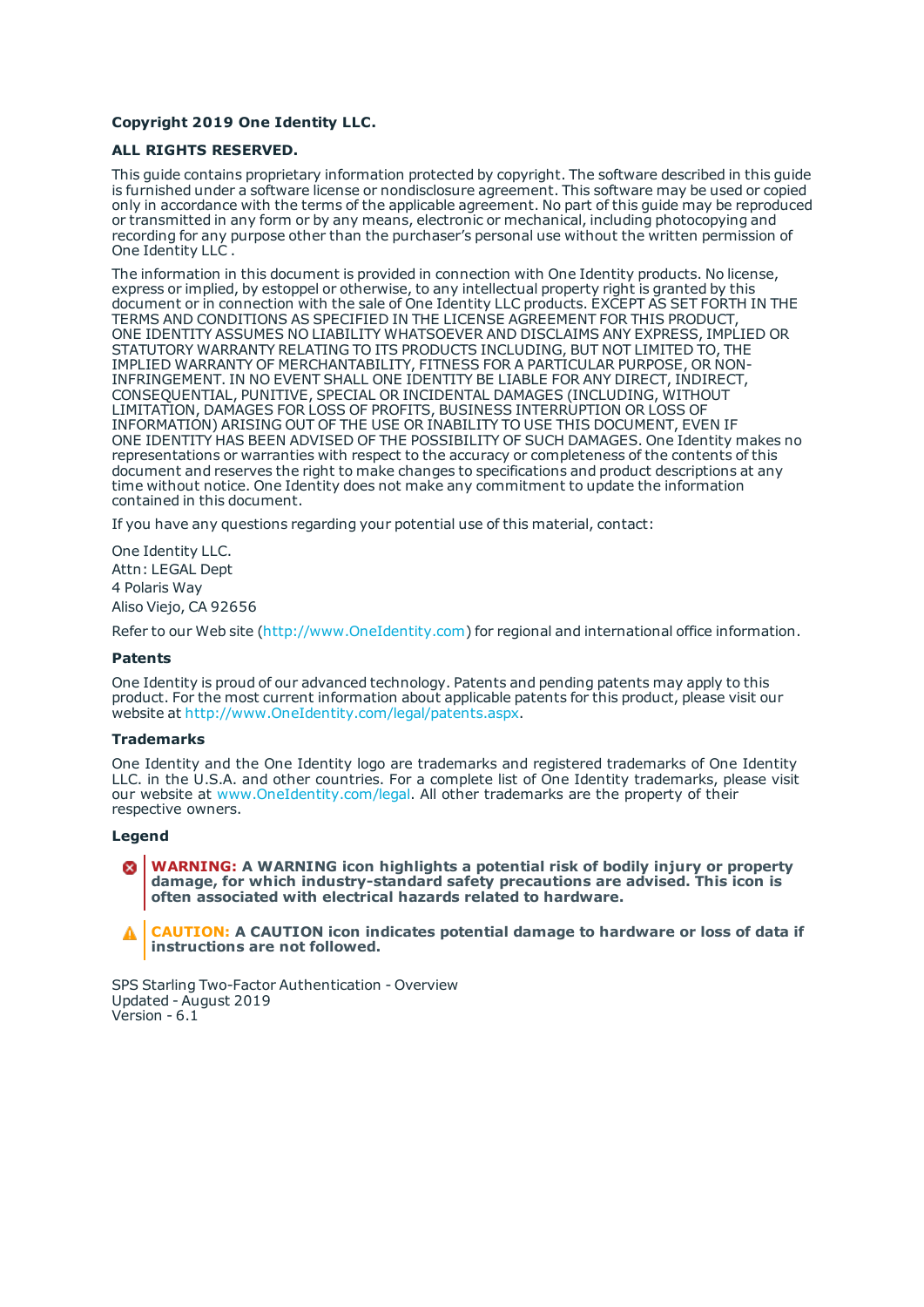## **Contents**

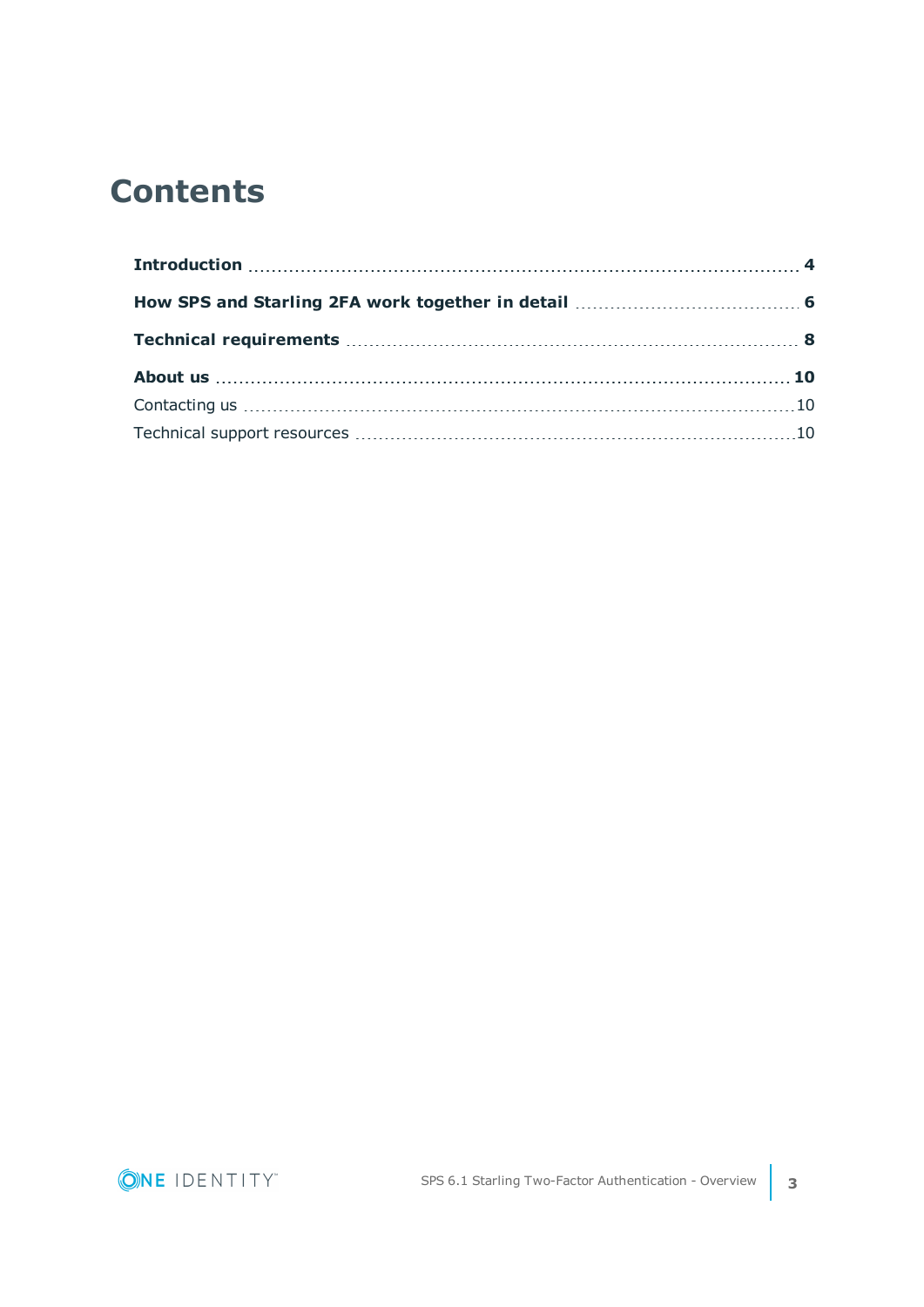# **Introduction**

<span id="page-3-0"></span>This document describes how you can use the services of One Identity [Starling](https://www.oneidentity.com/) 2FA to authenticate the sessions of your privileged users with One Identity Safeguard for Privileged Sessions (SPS).

### **One Identity Safeguard for Privileged Sessions:**

One Identity Safeguard for Privileged Sessions (SPS) controls privileged access to remote IT systems, records activities in searchable, movie-like audit trails, and prevents malicious actions. SPS is a quickly deployable enterprise device, completely independent from clients and servers — integrating seamlessly into existing networks. It captures the activity data necessary for user profiling and enables full user session drill down for forensic investigations.

SPS acts as a central authentication gateway, enforcing strong authentication before users access sensitive IT assets. SPS can integrate with remote user directories to resolve the group memberships of users who access nonpublic information. Credentials for accessing information systems can be retrieved transparently from SPS's local Credential Store or a third-party password management system. This method protects the confidentiality of passwords as users can never access them. When used together with Starling 2FA (or another Multi-Factor Authentication (MFA) provider), SPS directs all connections to the authentication tool, and upon successful authentication, it permits the user to access the information system.

### **Integrating Starling 2FA with SPS:**

SPS can interact with your Starling 2FA account and can automatically request strong Multi-Factor Authentication for your privileged users who are accessing the servers and services protected by SPS. When used together with Starling 2FA, SPS prompts the user for a second factor authentication, and upon successful authentication, it permits the user to access the information system.

The integration adds an additional security layer to the gateway authentication performed on SPS. If the Starling 2FA App is installed on the user's device (smartphone, notebook, smartwatch, and so on), the user can generate a One-Time Password (OTP) using the device. This will be used for the authentication to the One Identity platform. The one-time password is changed after 60 seconds.

### **Meet compliance requirements**

ISO 27001, ISO 27018, SOC 2, and other regulations and industry standards include authentication-related requirements, (for example, Multi-Factor Authentication (MFA) for accessing production systems, and the logging of all administrative sessions). In addition to other requirements, using SPS and Starling 2FA helps you comply with the following requirements:

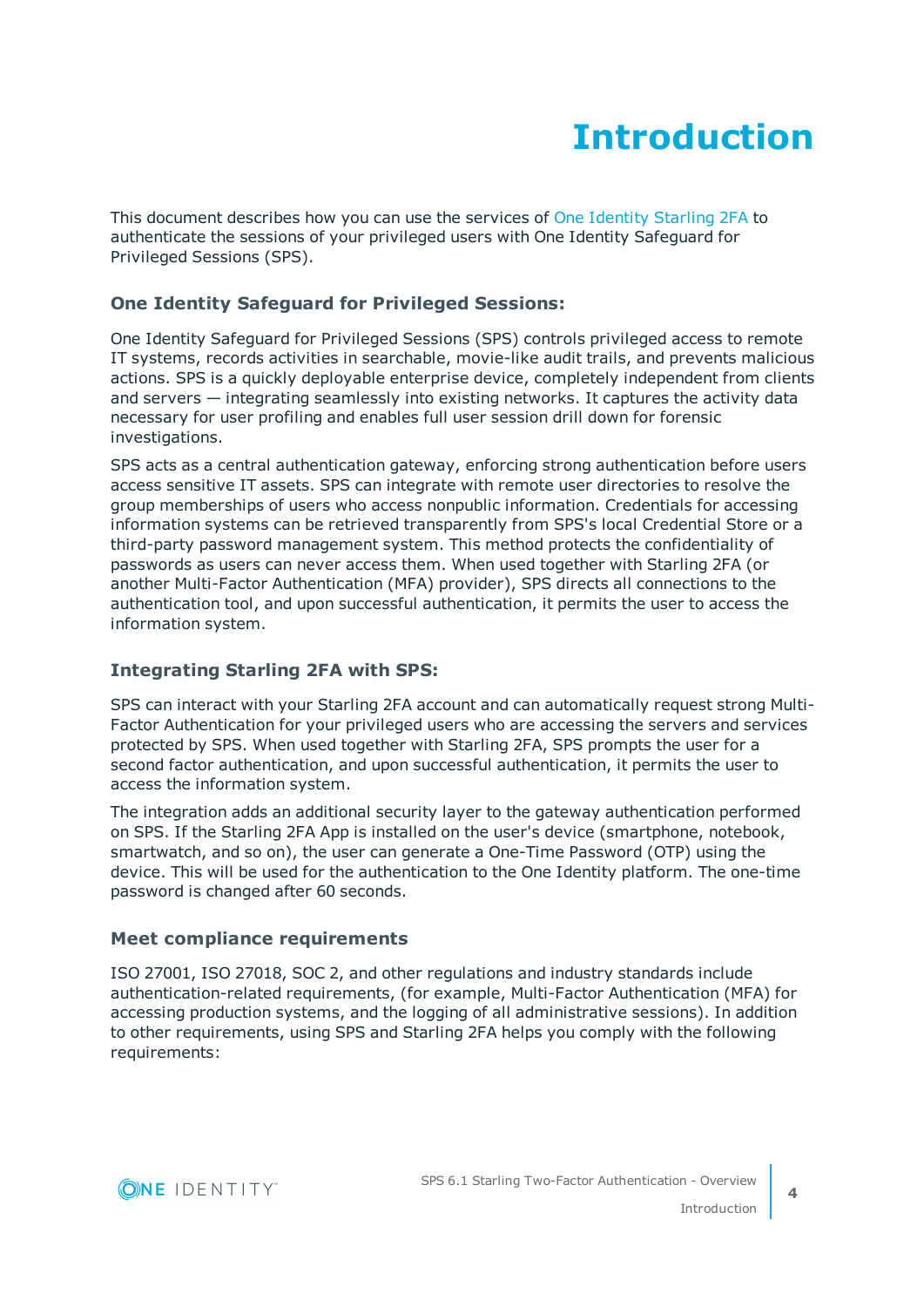- PCI DSS 8.3: Secure all individual non-console administrative access and all remote access to the cardholder data environment (CDE) using MFA.
- PART 500.12 Multi-Factor Authentication: Covered entities are required to apply MFA for:
	- Each individual accessing the covered entity's internal systems.
	- Authorized access to database servers that allow access to nonpublic information.
	- Third parties accessing nonpublic information.
- NIST 800-53 IA-2, Identification and Authentication, network access to privileged accounts: The information system implements MFA for network access to privileged accounts.

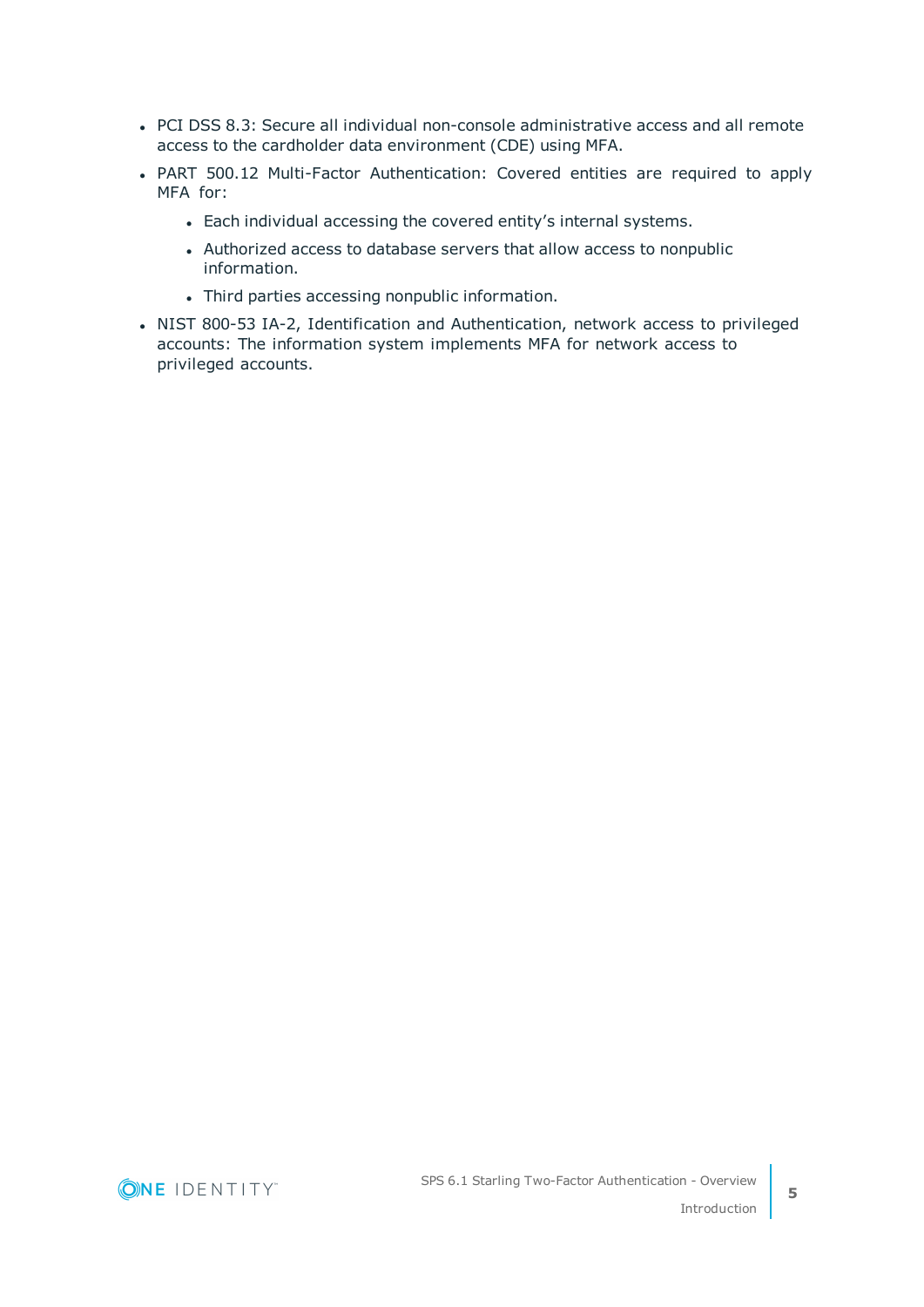# <span id="page-5-0"></span>**How SPS and Starling 2FA work together in detail**



1. A user attempts to log in to a protected server.

### 2. **Gateway authentication on SPS**

SPS receives the connection request and authenticates the user. SPS can authenticate the user to a number of external user directories, (for example, LDAP, Microsoft Active Directory, or RADIUS). This authentication is the first factor.

#### 3. **Check if the user is exempt from multi-factor authentication**

You can configure SPS using whitelists and blacklists to selectively require multifactor authentication for your users, (for example, to create break-glass access for specific users).

- If multi-factor authentication is not required, the user can start working, while SPS records the user's activities. The procedure ends here.
- If multi-factor authentication is required, SPS continues the procedure with the next step.

For details on creating exemption lists, see [WHITELIST].

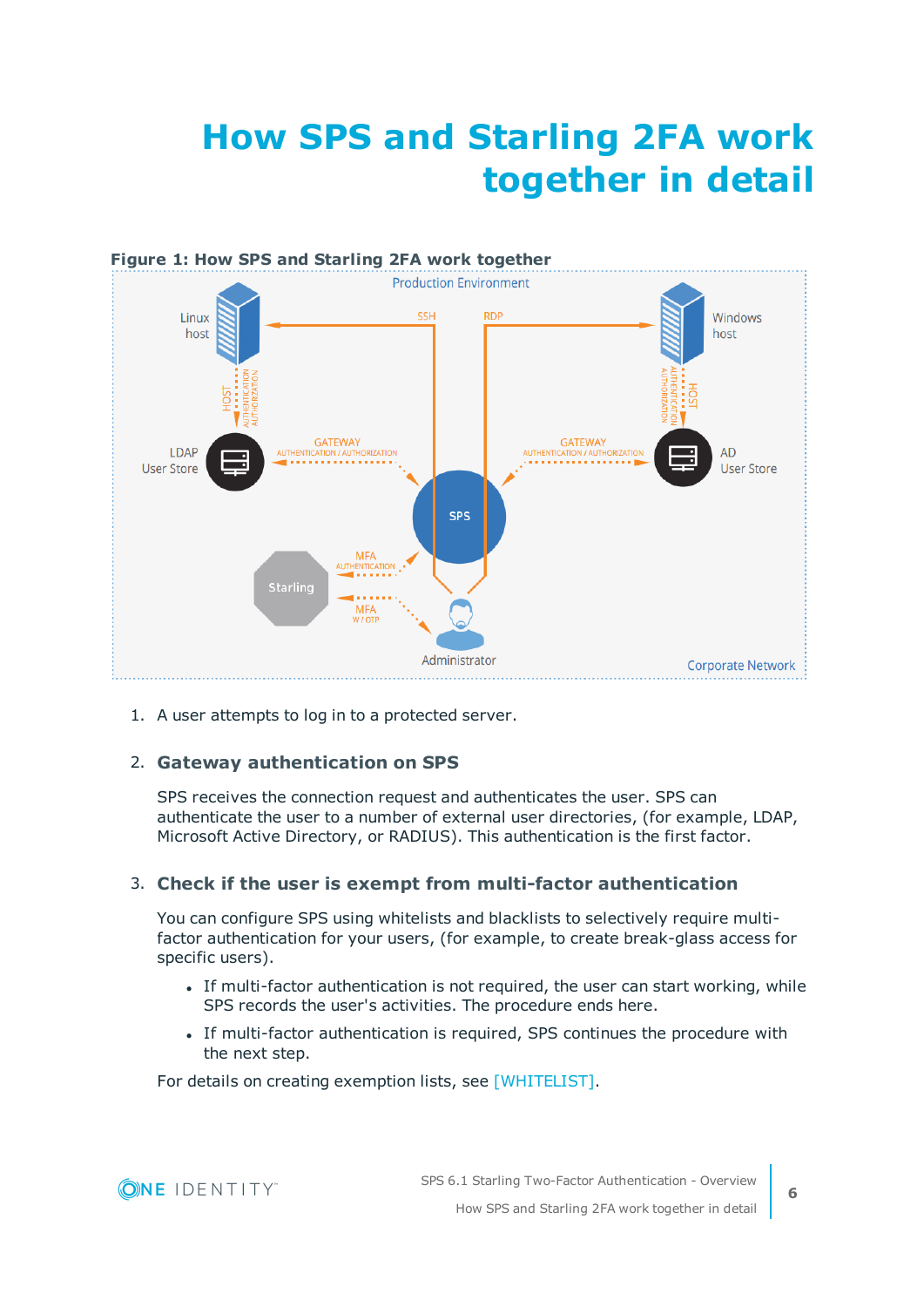#### 4. **Determining the Starling 2FA username**

If the gateway usernames are different from the Starling 2FA usernames, you must configure the SPS RADIUS plugin to map the gateway usernames to the Starling 2FA usernames. The mapping can be as simple as appending a domain name to the gateway username, or you can query an LDAP or Microsoft Active Directory server. For details, see [USERMAPPING].

#### 5. **Outband authentication on Starling 2FA**

If gateway authentication is successful, SPS connects the Starling 2FA server to check which authentication factors are available for the user. Then SPS requests the second authentication factor from the user.

- For OTP-like authentication factors, SPS requests the OTP from the user, and sends it to the Starling 2FA server for verification.
- For the Starling 2FA push notification factor, SPS asks the Starling 2FA server to check if the user successfully authenticated on the Starling 2FA server.
- 6. If multi-factor authentication is successful, the user can start working, while SPS records the user's activities. (Optionally, SPS can retrieve credentials from a local or external Credential Store or password vault, and perform authentication on the server with credentials that are not known to the user.)
- 7. If the user opens a new session within a short period, they can do so without having to perform multi-factor authentication again. After this configurable grace period expires, the user must perform multi-factor authentication to open the next session. For details, see [authentication\_cache].

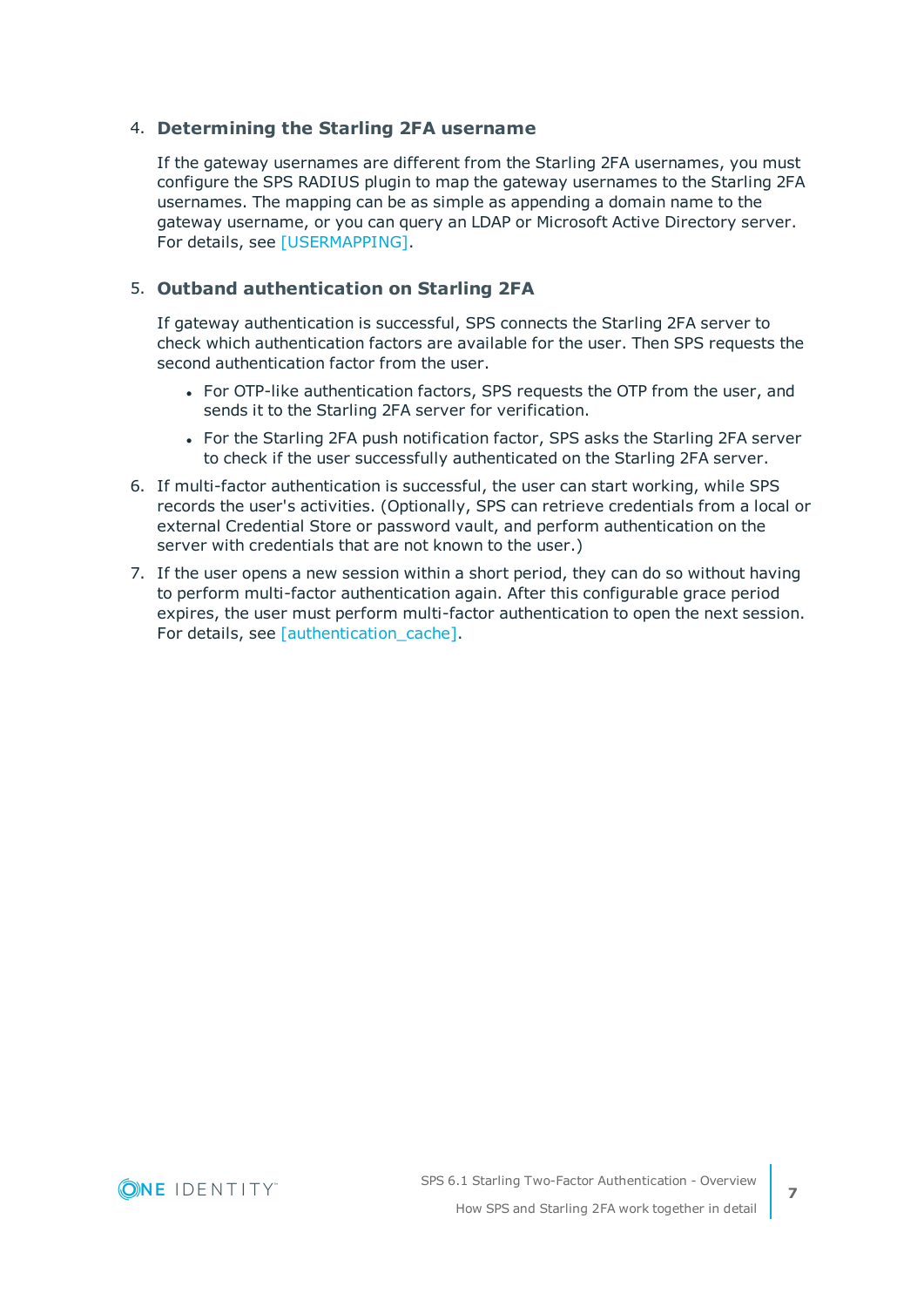# **Technical requirements**

<span id="page-7-0"></span>In order to successfully connect SPS with RADIUS server, you need the following components.

#### **In :**

- A valid Starling 2FA subscription that permits multi-factor authentication.
- Your users must be enrolled in Starling 2FA and their access must be activated. To create a new user account, log on to Starling, navigate to the **Users** tab and click **Add**.
- The users must install the Starling 2FA Mobile app.
- To configure Starling 2FA Authentication in your product, you have to provide the Subscription Key that is available on the Starling 2FA Dashboard. To do this, log on to your Starling account. Navigate to **Dashboard**and click **Subscription Key**.

#### **In SPS:**

- A One Identity Safeguard for Privileged Sessions appliance (virtual or physical), at least version 5 F11.
- A copy of the SPS Starling 2FA Multi-Factor Authentication plugin. This plugin is an Authentication and Authorization (AA) plugin customized to work with the Starling 2FA multi-factor authentication service.
- SPS must be able to access the .

The connection also requires the API Key.

- Depending on the method you use to authenticate your users, your users might need Internet access on their cellphones.
- SPS supports AA plugins in the RDP, SSH, and Telnet protocols.
- **In RDP, using an AA plugin together with Network Level Authentication in a** Connection Policy has the same limitations as using Network Level Authentication without domain membership. For details, see "Network Level [Authentication](https://support.oneidentity.com/technical-documents/safeguard-for-privileged-sessions/6.1.0/administration-guide/rdp-specific-settings/network-level-authentication-nla-with-one-identity-safeguard-for-privileged-sessions-sps/network-level-authentication-without-domain-membership/) without domain membership" in the [Administration](https://support.oneidentity.com/technical-documents/safeguard-for-privileged-sessions/6.1.0/administration-guide/rdp-specific-settings/network-level-authentication-nla-with-one-identity-safeguard-for-privileged-sessions-sps/network-level-authentication-without-domain-membership/) Guide.
- **In RDP, using an AA plugin requires TLS-encrypted RDP connections. For details,** see "Enabling [TLS-encryption](https://support.oneidentity.com/technical-documents/safeguard-for-privileged-sessions/6.1.0/administration-guide/rdp-specific-settings/enabling-tls-encryption-for-rdp-connections/) for RDP connections" in the Administration Guide.

#### **Availability and support of the plugin**

The SPS Starling 2FA Multi-Factor Authentication plugin is available for download as-is, free of charge to every SPS customer from the Starling Two-Factor [Authentication](https://github.com/OneIdentity/safeguard-sessions-plugin-starling-2fa) plugin for [Safeguard](https://github.com/OneIdentity/safeguard-sessions-plugin-starling-2fa) for Privileged Sessions page. In case you need any customizations or additional features, contact our Support Team.

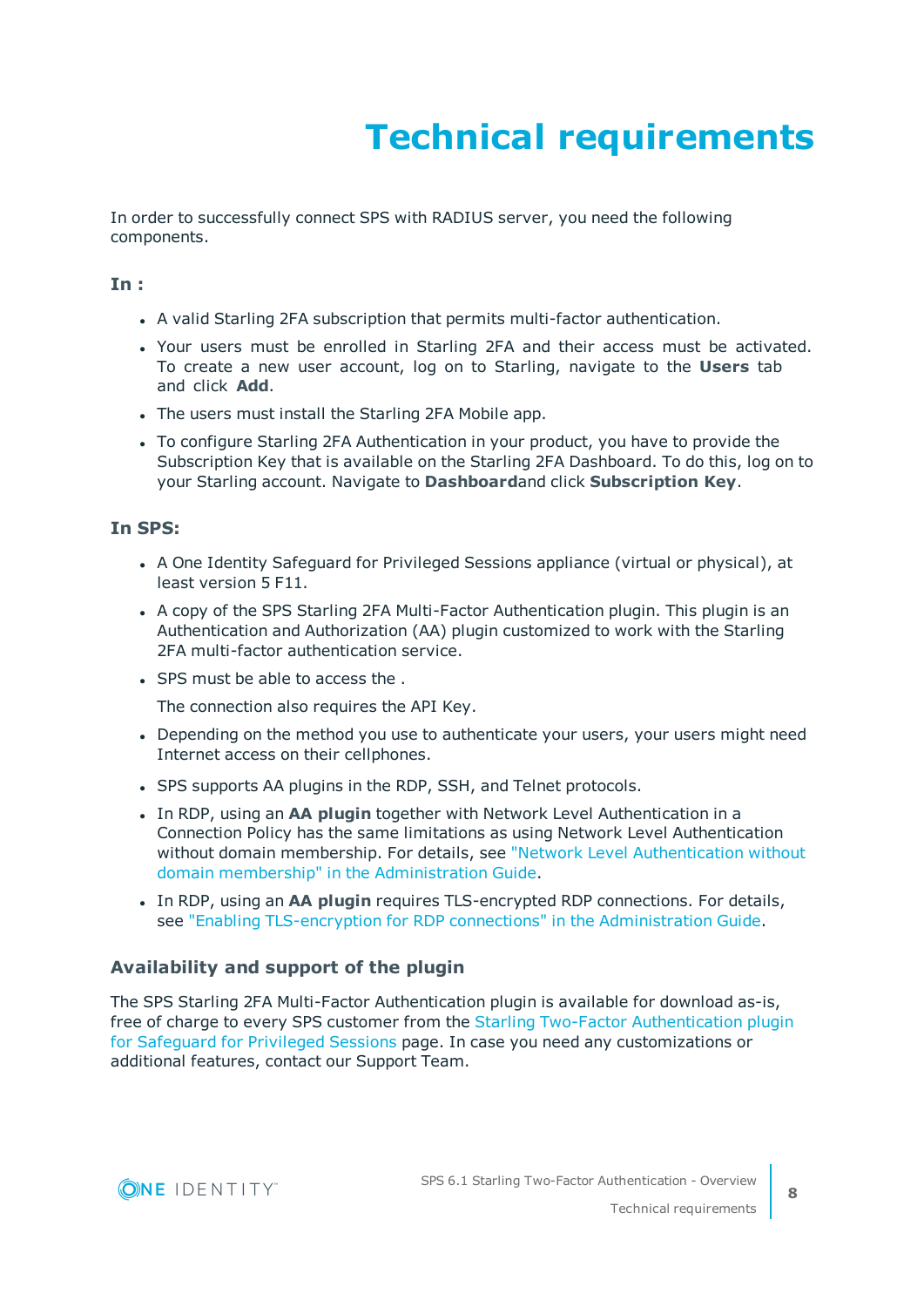### **A** CAUTION:

**Using custom plugins in SPS is recommended only if you are familiar with both Python and SPS. Product support applies only to SPS: that is, until the entry point of the Python code and passing the specified arguments to the Python code. One Identity is not responsible for the quality, resource requirements, or any bugs in the Python code, nor any crashes, service outages, or any other damage caused by the improper use of this feature, unless explicitly stated in a contract with One Identity. If you want to create a custom plugin, contact our Support Team for details and instructions.**